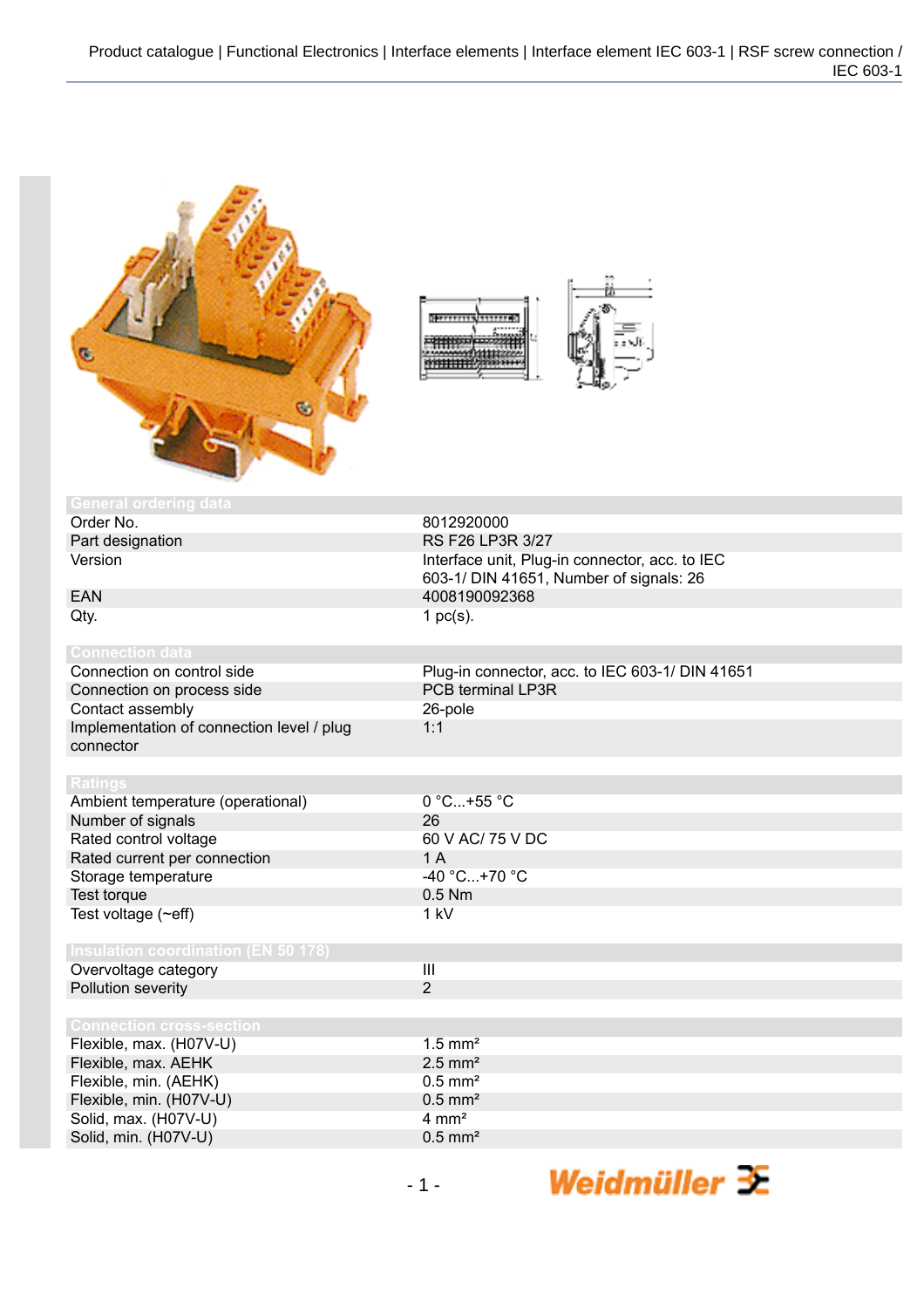| <b>Connection cross-section</b> |                       |
|---------------------------------|-----------------------|
| Stripping length                | $7 \text{ mm}$        |
| <b>Dimensions</b>               |                       |
| Clamping range, max.            | $4 \text{ mm}^2$      |
| Clamping range, min.            | $0.5$ mm <sup>2</sup> |
| Clamping range, nom.            | $2.5$ mm <sup>2</sup> |
| Length                          | 87 mm                 |
| Height                          | 76 mm                 |
| Width                           | 55 mm                 |
|                                 |                       |
| <b>Approvals</b>                |                       |
| Approvals institutes            | n.a.                  |
| <b>Classifications</b>          |                       |
| <b>ETIM 2.0</b>                 | EC001419              |
| <b>ETIM 3.0</b>                 | EC001419              |
| eClass 4.1                      | 27-24-04-04           |
| eClass 5.0                      | 27-24-22-04           |
| eClass 5.1                      | 27-24-22-04           |

## **Similar products**

| Order No.  | Part designation        | Version                                                                                   |
|------------|-------------------------|-------------------------------------------------------------------------------------------|
| 8012850000 | RS F10 LP3R 3/12        | Interface unit, Plug-in connector, acc. to IEC 603-1/ DIN 41651,<br>Number of signals: 10 |
| 0224961001 | <b>RS F10 LP2N 5/10</b> | Interface unit, Plug-in connector, acc. to IEC 603-1/ DIN 41651,<br>Number of signals: 10 |
| 8012860000 | RS F14 LP3R 3/14        | Interface unit, Plug-in connector, acc. to IEC 603-1/ DIN 41651,<br>Number of signals: 14 |
| 0225061001 | <b>RS F14 LP2N 5/14</b> | Interface unit, Plug-in connector, acc. to IEC 603-1/ DIN 41651,<br>Number of signals: 14 |
| 8012870000 | RS F16 LP3R 3/18        | Interface unit, Plug-in connector, acc. to IEC 603-1/ DIN 41651,<br>Number of signals: 16 |
| 0225161001 | RS F16 LP2N 5/16        | Interface unit, Plug-in connector, acc. to IEC 603-1/ DIN 41651,<br>Number of signals: 16 |
| 8012910000 | RS F20 LP3R 3/21        | Interface unit, Plug-in connector, acc. to IEC 603-1/ DIN 41651,<br>Number of signals: 20 |
| 0224261001 | <b>RS F20 LP2N 5/20</b> | Interface unit, Plug-in connector, acc. to IEC 603-1/ DIN 41651,<br>Number of signals: 20 |
| 0224861001 | RS F26 LP2N 5/26        | Interface unit, Plug-in connector, acc. to IEC 603-1/ DIN 41651,<br>Number of signals: 26 |
| 8012930000 | RS F34 LP3R 3/36        | Interface unit, Plug-in connector, acc. to IEC 603-1/ DIN 41651,<br>Number of signals: 34 |
| 0224361001 | RS F34 LP2N 5/34        | Interface unit, Plug-in connector, acc. to IEC 603-1/ DIN 41651,<br>Number of signals: 34 |
| 8012940000 | RS F40 LP3R 3/42        | Interface unit, Plug-in connector, acc. to IEC 603-1/ DIN 41651,<br>Number of signals: 40 |
| 0224461001 | <b>RS F40 LP2N 5/40</b> | Interface unit, Plug-in connector, acc. to IEC 603-1/ DIN 41651,<br>Number of signals: 40 |